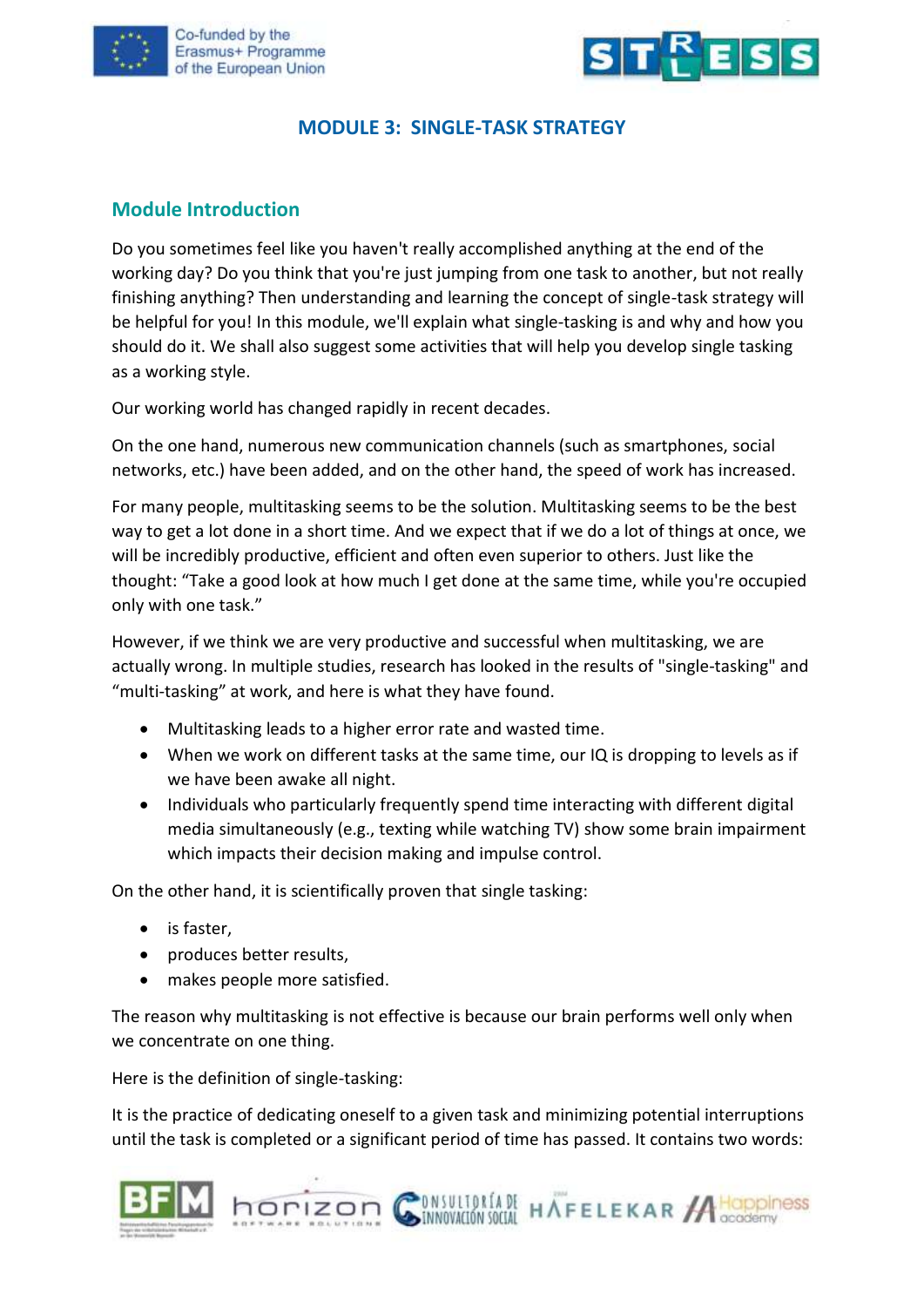



- Single meaning only one;
- Task meaning a piece of work to be done or undertaken.

Single-tasking contrasts with multitasking, which is the ability to divide one's focus among multiple tasks. According to Earl Miller, a professor of neuroscience at MIT, people only think they are multitasking. What they are actually doing is switching rapidly between tasks and there is cognitive stress added with every switch, which accumulates and can eventually lead to fatigue, overload and burnout.

Single-tasking is extremely important when we work with digital technologies, because digital technologies can strongly tempt people to do several things at the same time. In addition, push notifications and social networks may cause constant distractions and interruptions in the work process.

In order to avoid stress and burnout in the digital era, the best thing you can do is to build your personal single-tasking strategy at work and follow it.

It will require consistency and dedication from your side, but the payoff will be worth it.

Follow the activities we have prepared for you to build your single-task strategy.

You can listen to the material [here.](https://youtu.be/Z07Aig6hz40)

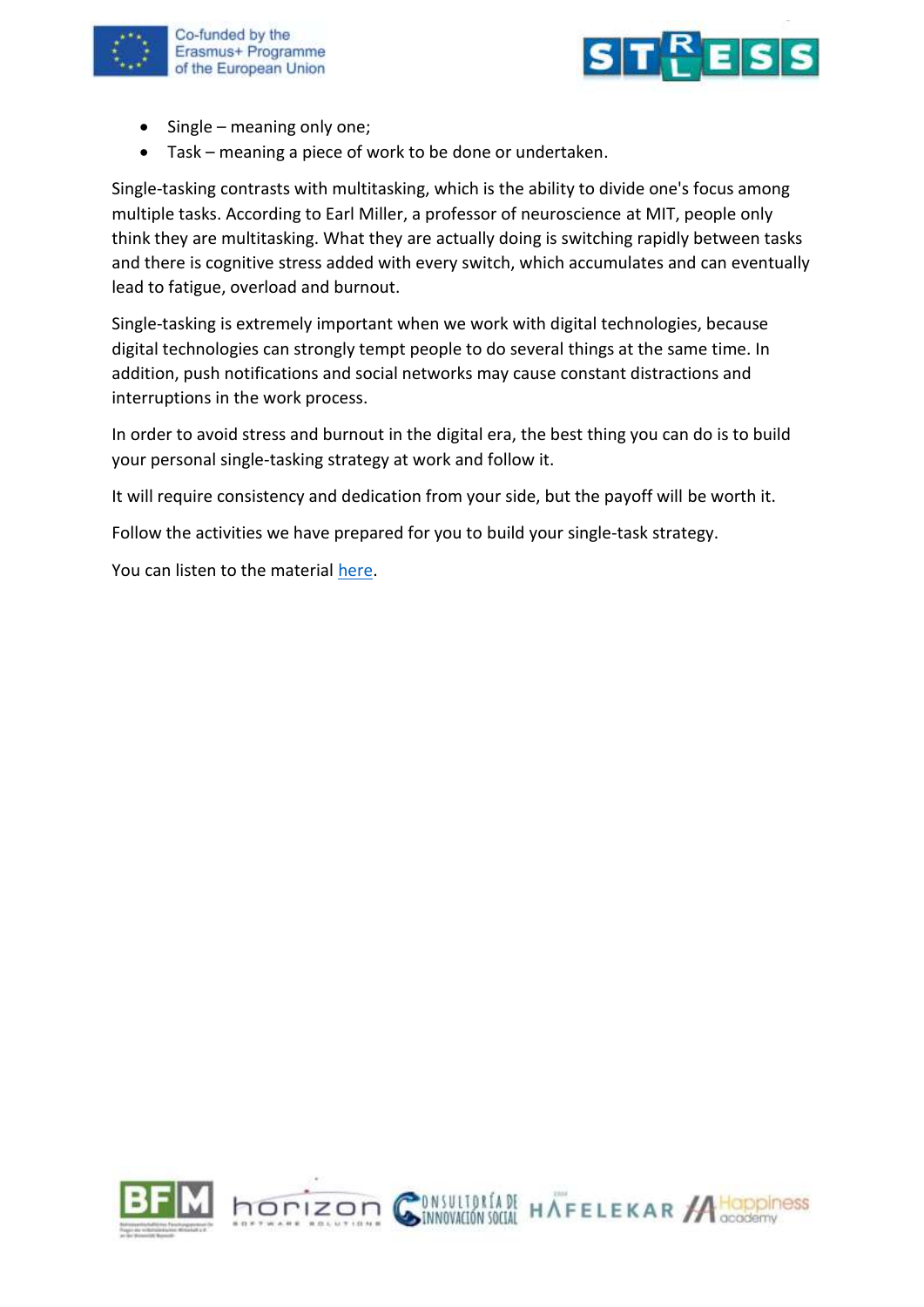



# **Activity 1**

Before you start your work today (or tomorrow), prepare a plan with your tasks for the whole day (e. g., by creating a table) and allocate time for each task. Try to monitor and manage the time for each task carefully during the day.

Attention: when writing your task plan, give yourself reasonable time for each task you have to undertake and fulfil today.

# **Activity 2**

Look at the plan you have done yesterday and check whether you were able to follow it and fulfil it.

If yes, CONGRATULATIONS! You did an awesome job!

If not, it is not worth being harsh with yourself or blaming others for it.

Now is the time to be brutally honest with yourself while checking your plan from yesterday and answering the following questions:

- 1. Did you hear any background noise while working on your tasks: i.e. phone ringing, notification sounds, music, people talking, rain, etc.?
- 2. Did you stop to work on a planned task, in order to:
	- a. check your email;
	- b. answer an instant message;
	- c. take a phone call;
	- d. read news online or look at the social media networks (i.e. Facebook, Twitter, etc.)?
- 3. Were you able to stay focused on every task in your plan?
- 4. Were you able to fulfil your plan and finish successfully all the tasks?

Make a list of the things which you consider as main distractors for your work.

### **Activity 3**

Before you start your work today (or tomorrow), prepare a plan with your tasks and allocate time for each task.

Following your experience in the previous tasks take a decision to avoid the main things that interrupt and distract you from working.

It is good to set aside some "quiet time" during the day for the tasks that require deeper focus. "Quiet time" means that during this time you are not reachable: your email client is closed, also all social media, your phone's sound is switched off and notifications are turned



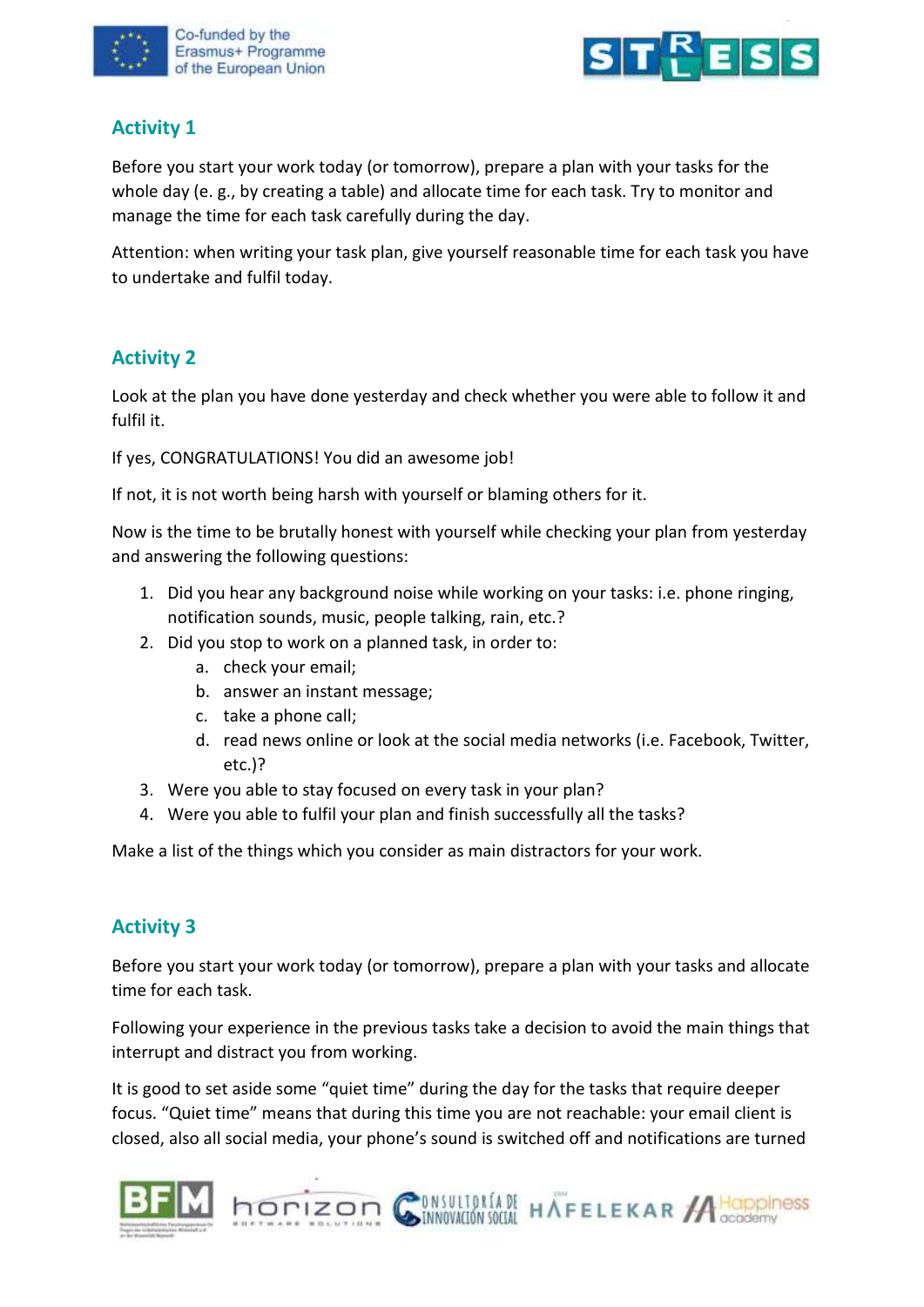



off. If you need such "Quiet time" be sure to warn your colleagues/boss/family about it and to set an urgent communication method, which they can use if needed.

## **Activity 4**

At first: Reflect shortly: how did the task from yesterday work?

Do you know that we can train our brains to focus and concentrate?

[Here](https://youtu.be/f3COjvPikYg) is a guided practice that can help you to improve and further strengthen your focus.

### **Activity 5**

Here is another technique for focusing on specific tasks. It is a breathing exercise that can heighten performance and concentration while also being a powerful stress reliever. It's used by everyone from athletes to U.S. Navy SEALs, police officers, and nurses. This technique can be very beneficial to reduce the digital stress. It's also called square breathing, because it consists of 4 steps:

Step 1: Breathe in counting to four slowly. Feel the air enter your lungs.

Step 2: Hold your breath for 4 seconds. Try to avoid exhaling for 4 seconds.

Step 3: Slowly exhale through your mouth for 4 seconds.

Step 4: Hold your breath for 4 seconds. Try to avoid inhaling for 4 seconds.

Repeat this exercise as many times as you can. 30 seconds of deep breathing will help you feel more relaxed and in control.



### **Activity 6**

Sometimes no matter how well we have planned our working day, we will face interruptions that we have to accept, i.e. our boss will call and give us a new priority task.

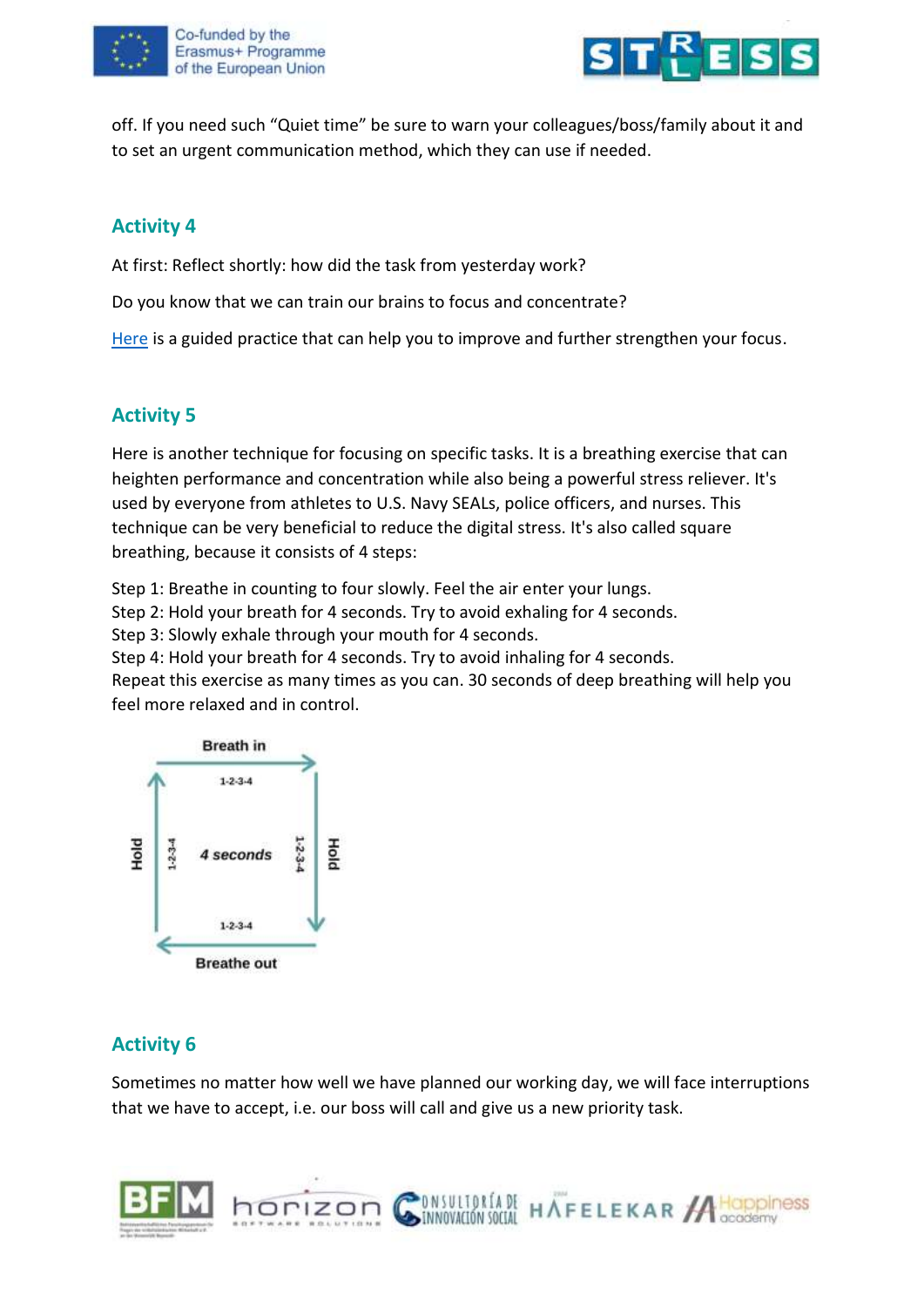



When our plans change, usually we panic or get confused. In such occasions the Meditation for focus or Square breathing techniques can help us go back on track.

And after we are back on track, we should re-prioritize the tasks in our daily plan.

The so-called Eisenhower principle for categorizing tasks can help a lot. Here are the task categories we should use while planning:

- Important and urgent: task must be completed today and worked on carefully
- Important but not urgent: task can be completed on another day
- Urgent, but not important: task can be delegated
- Not urgent, not important: task is dispensable

This principle has a positive effect on well-being and motivation, especially in case of many interruptions.

And if you fear that your prioritization differs from your boss's prioritization, discuss your priorities with them and thus have your prioritization confirmed or adjusted.



#### **Activity 7**

It is time to pay attention to the daily plans you create for work tasks and to check: Do you plan time for rest?

If not, just do it now. Employ 30-minute to 2-hour rule: Move at least every thirty minutes, if only briefly, and never stay seated for more than two hours.

When you are single-tasking, it is important to take breaks. Focusing intently takes time and effort, and our attention is a finite resource. Each time you finish a focus session, whether it is 25 minutes or an hour, make sure you take a proper break.